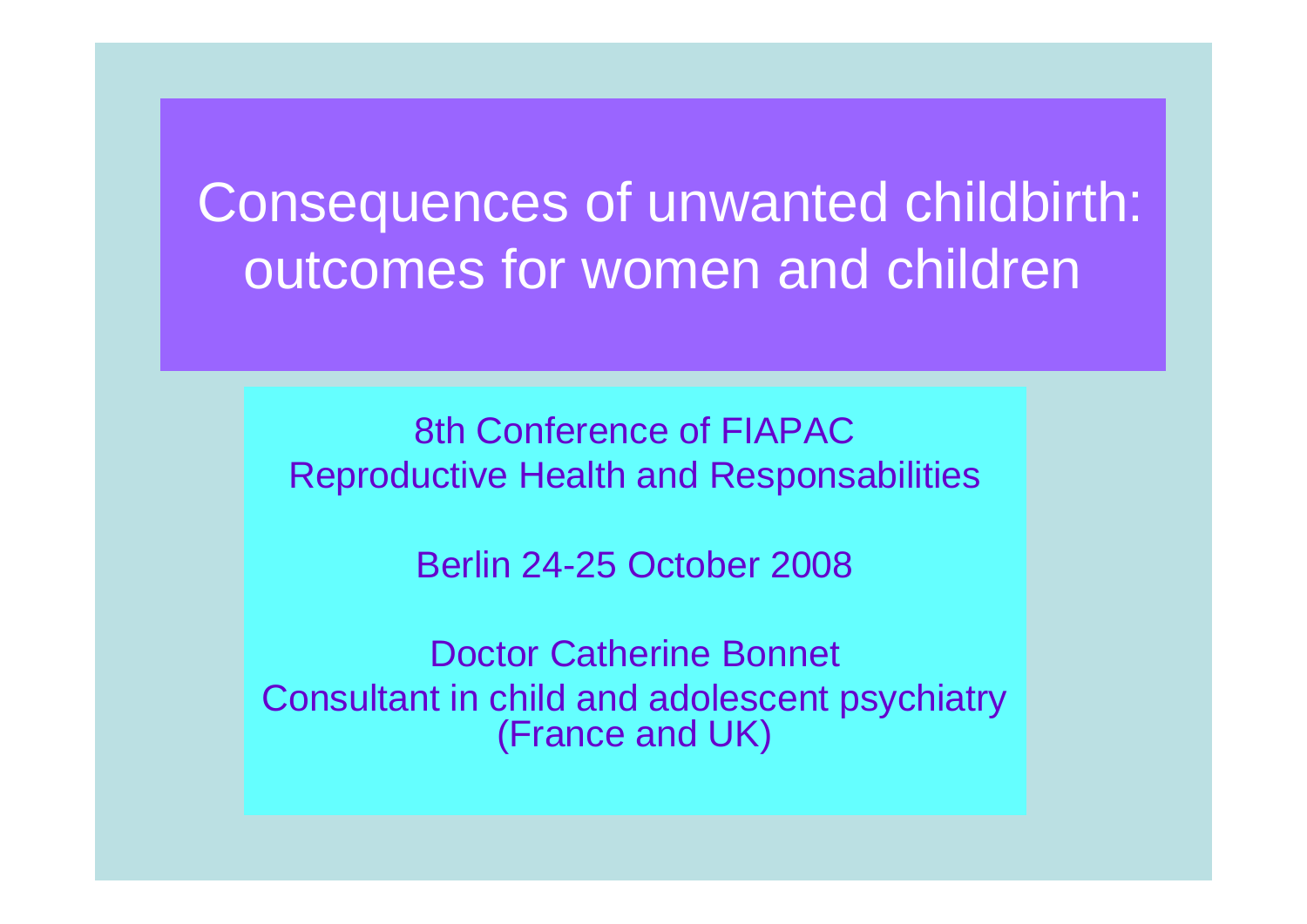Unwanted childbirth is still a reality in countries where contraception and abortion have been legalized. Why?

Most of women/teenagers recognise being pregnant soon after missing their period during the 1st trimester.

However we can observe from the 2nd trimester clinical aspects of neglected pregnancies:

1. Concealment of pregnancy Women/teenagers are aware being pregnant but concealed it to their family and others.

2. Pregnancy denial Women/teenagers have not verified being pregnant.They only regognize being pregnant after the 20 weeks until birth.

> As a result women/teenagers may ask for a termination after then 2nd trimester or lately in planning centres.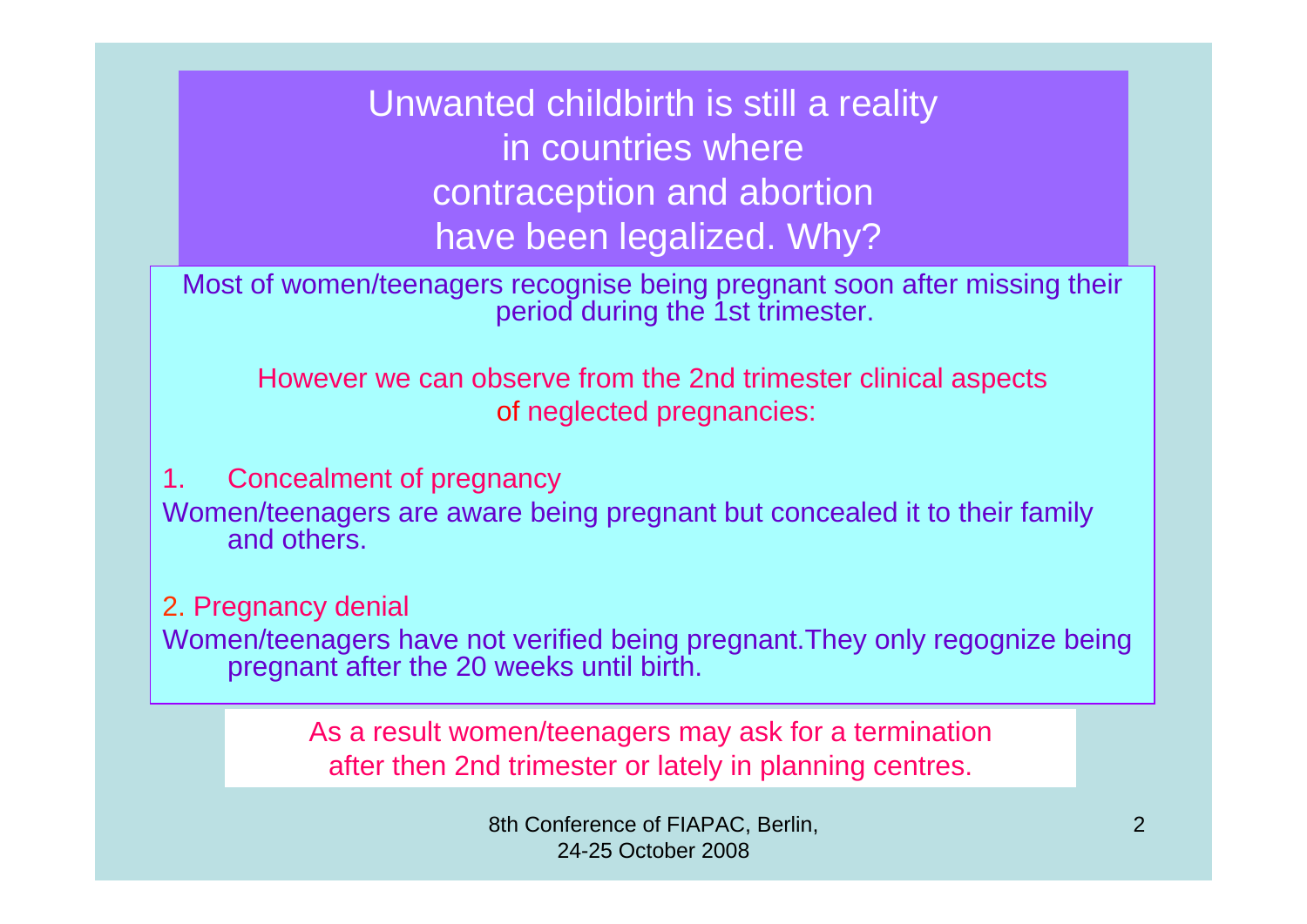#### What is pregnancy denial?

Pregnancy denial is a primitive defence mechanism of the psychic process that indicates a failure to recognize a pregnancy and to admit the interaction between a woman and her fetus:*The visual, tactile, kinesthesic information are not recognized as the physical features of a pregnancy.*

1. Women/teenagers do not recognize the presence and the movements of fetus.

2.Women perceive their body's changes, the lack of her periods but do not relate them to a sexual intercourse.All the physical changes are rationalized away.

*Pregnancy denial may be shared by the partner, the family members and others including healthcare professionals.*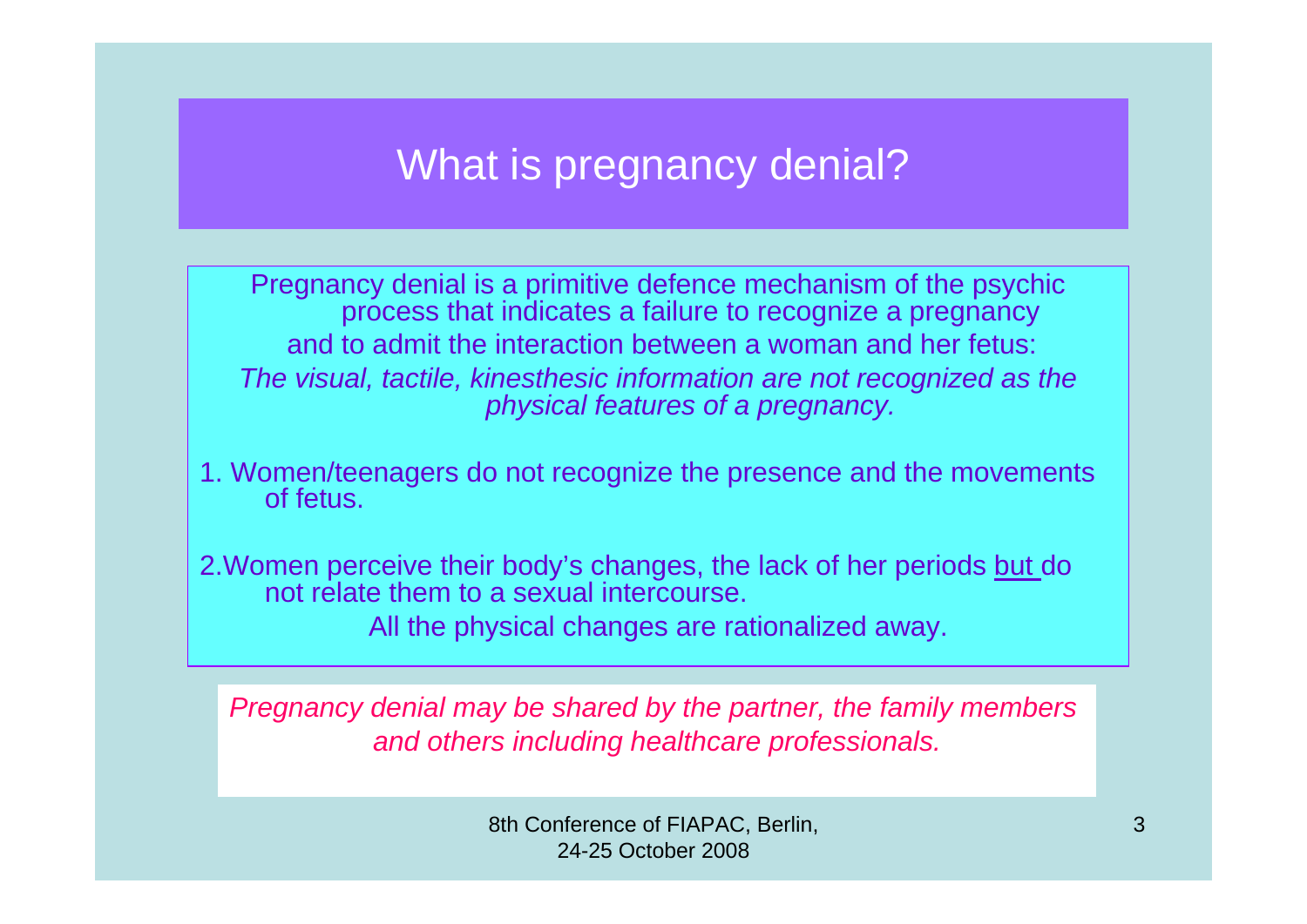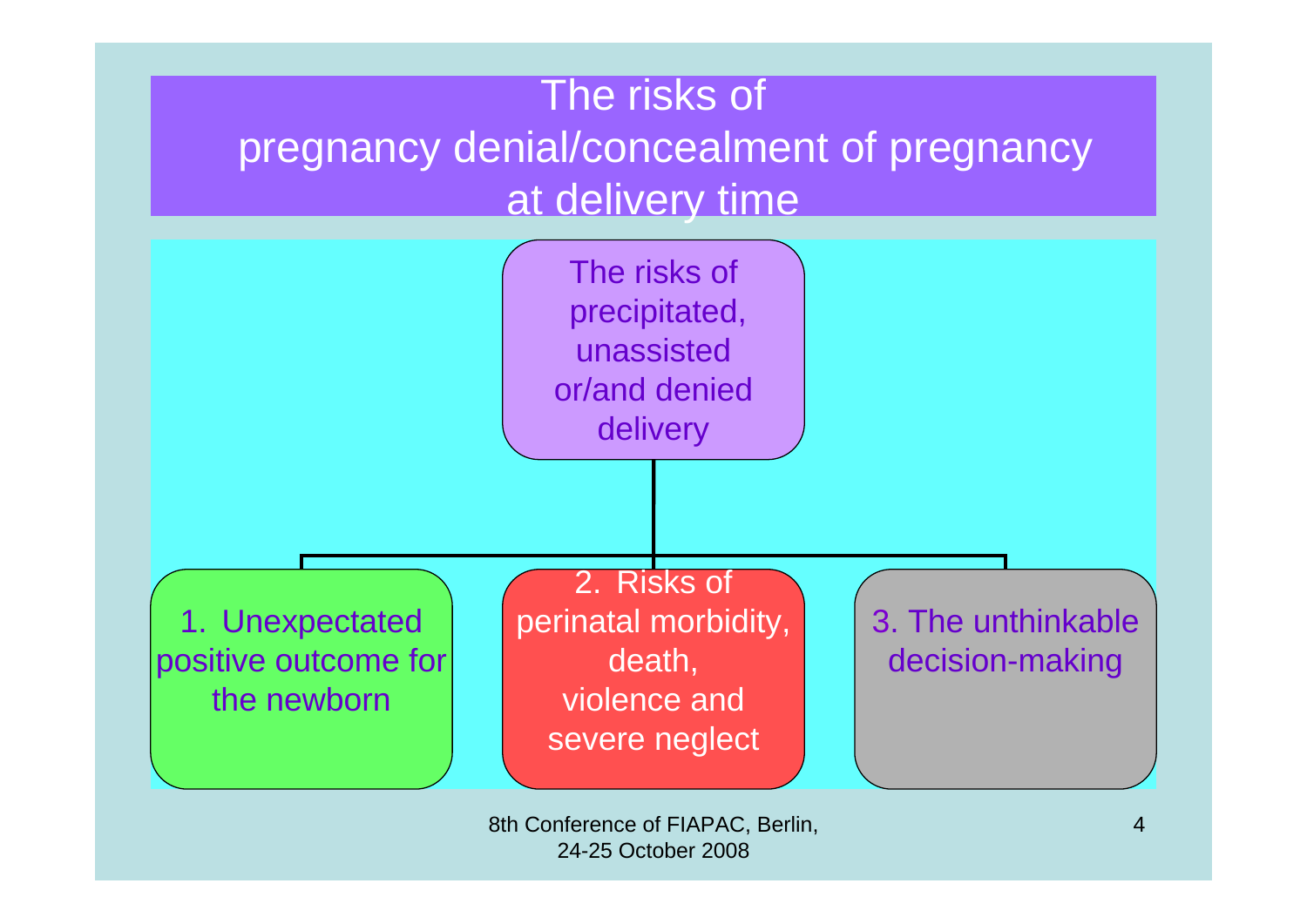### 1. Unexpectated positive outcome

Happy welcome of an unplanned and expectated newborn.

HoweverWomen/teenagers need a social, judicial and psychological support.

Women/teenagers choose To give up their newborn for adoption.

However Women/teenagers need a social, judicial and psychological support.

The choice of adoption is not always view as a positive outcome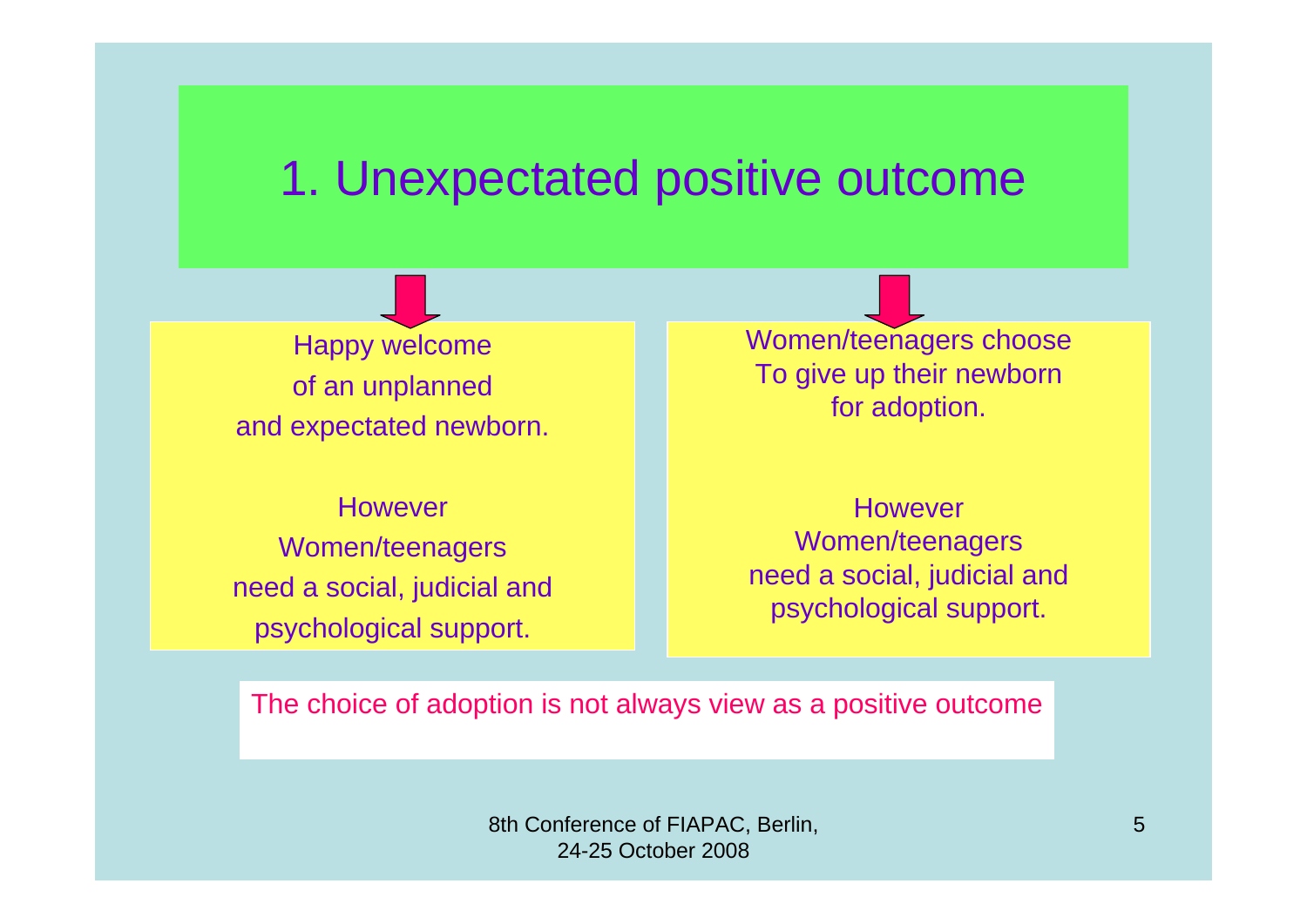

How to support women/teenagers in maternity wards?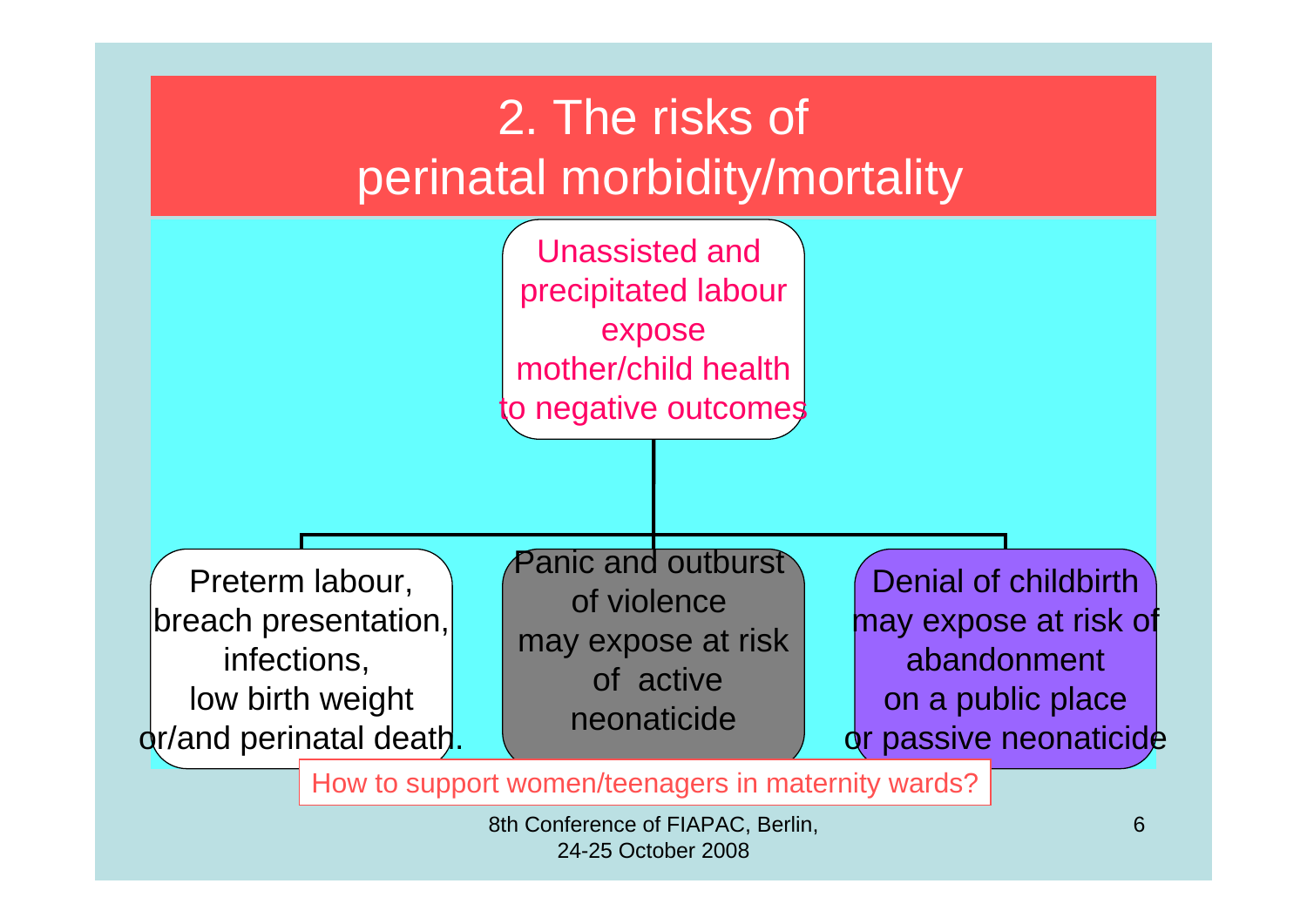## 3. The unthinkable decision-making at the delivery time

*Healthcare professionals may face complexe difficulties if women/teenagers change their mind or keep silent.*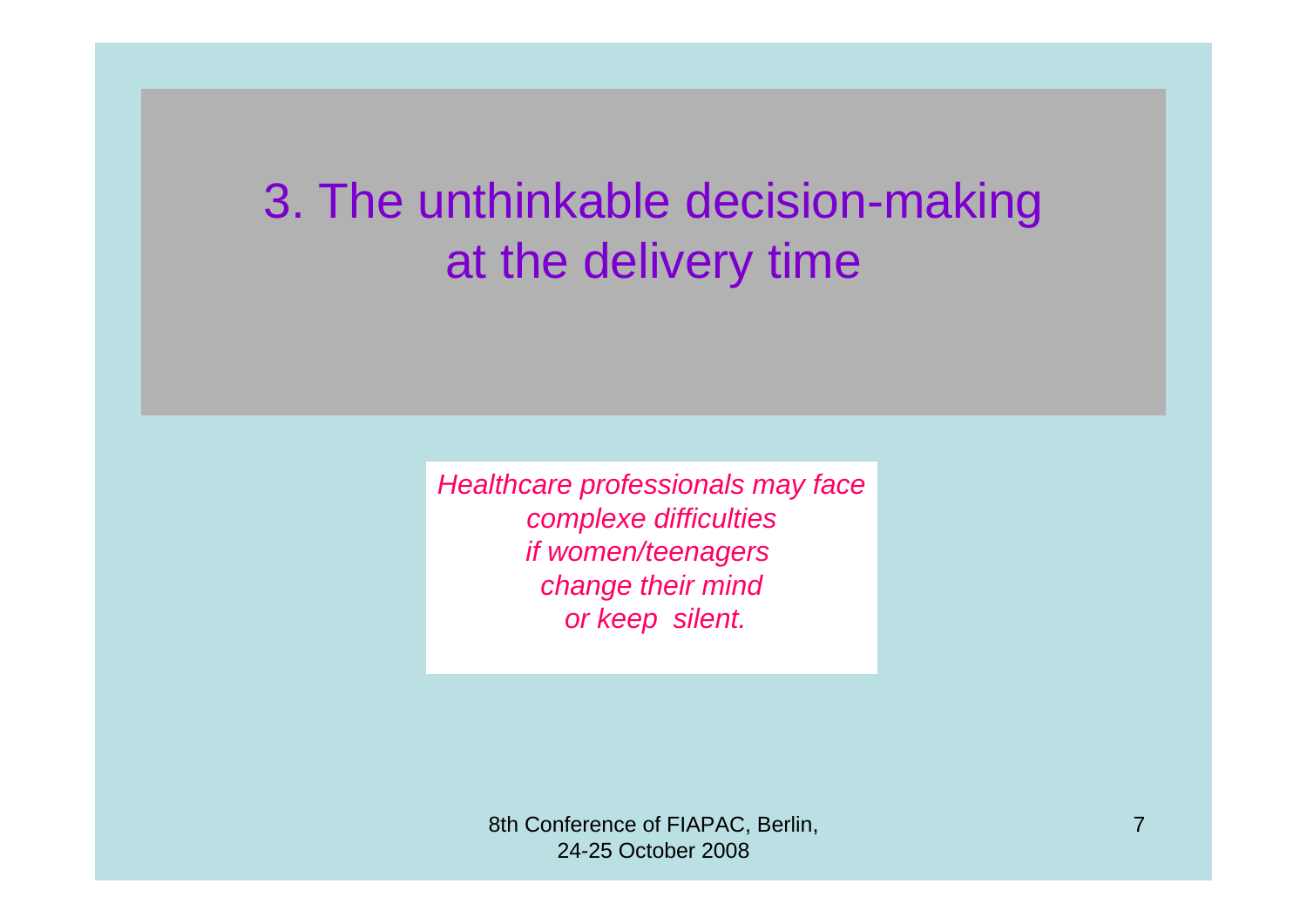### What would be the 'best' decision with 'mute' teenagers?

*If I tell it is my boy friend, they will call my parents, who will become unhappy? violent?If I tell them that the father's baby is my father, and they call my parents…he will become more violent*

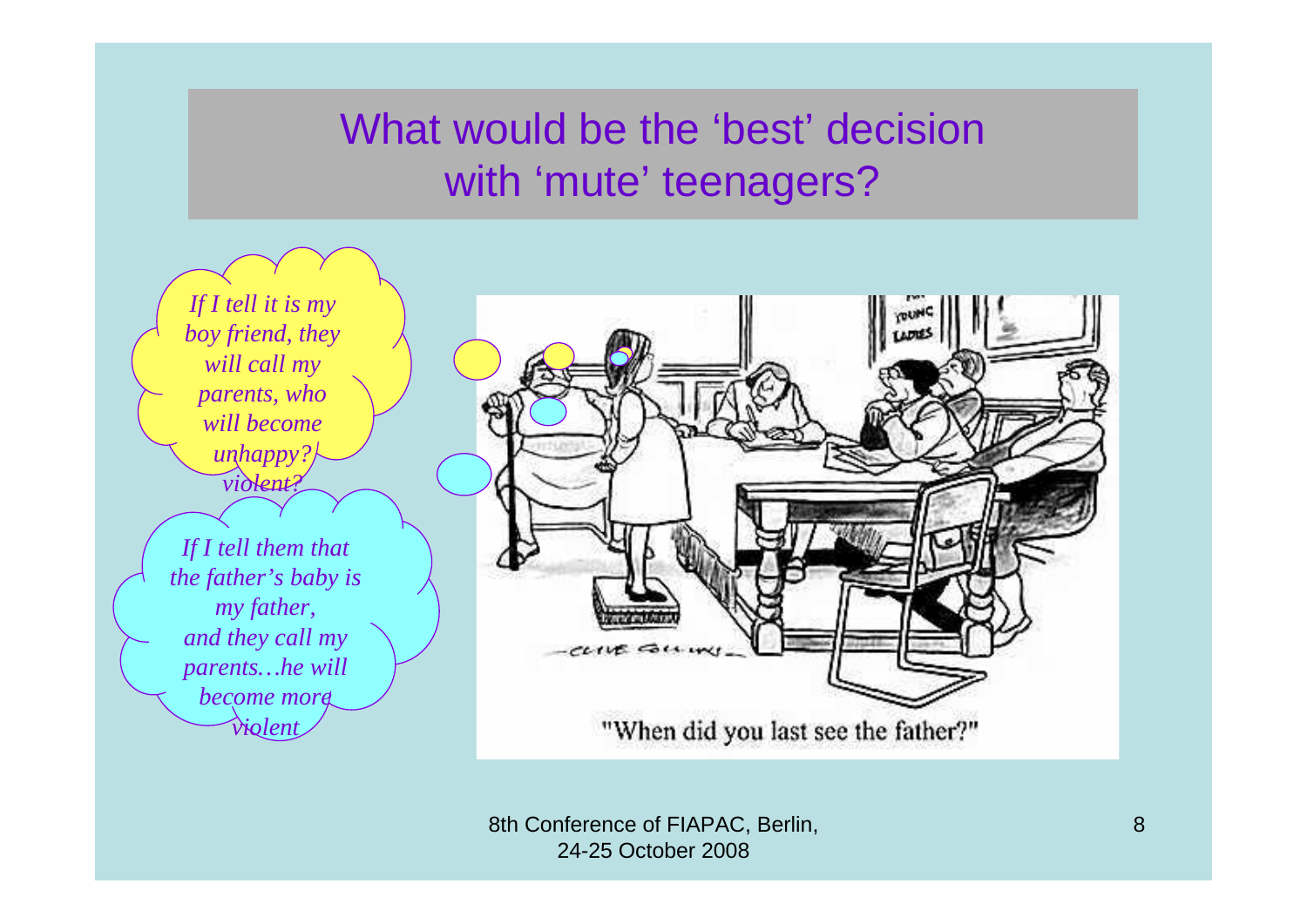### What would be the 'best' decision while migrating?



1,7 millions of migrants during 2000in Europe Some women who migrate, are pregnant as the results of rape by: •criminal gangs •war criminals•political detention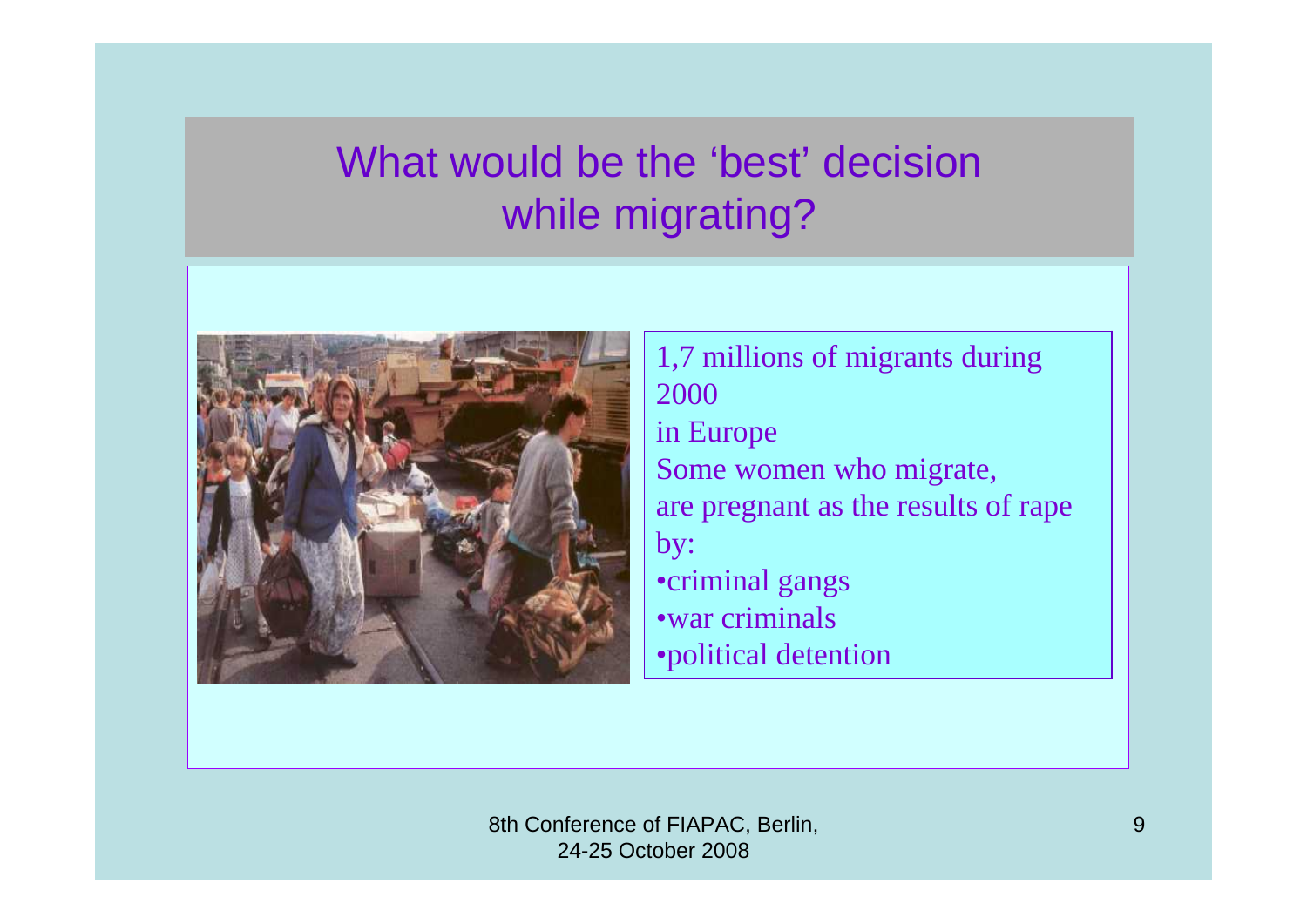How women/teenagers may able to express their feelings, thoughts, under high amount of external pressures ?







**Institutions Culture** Religion Politics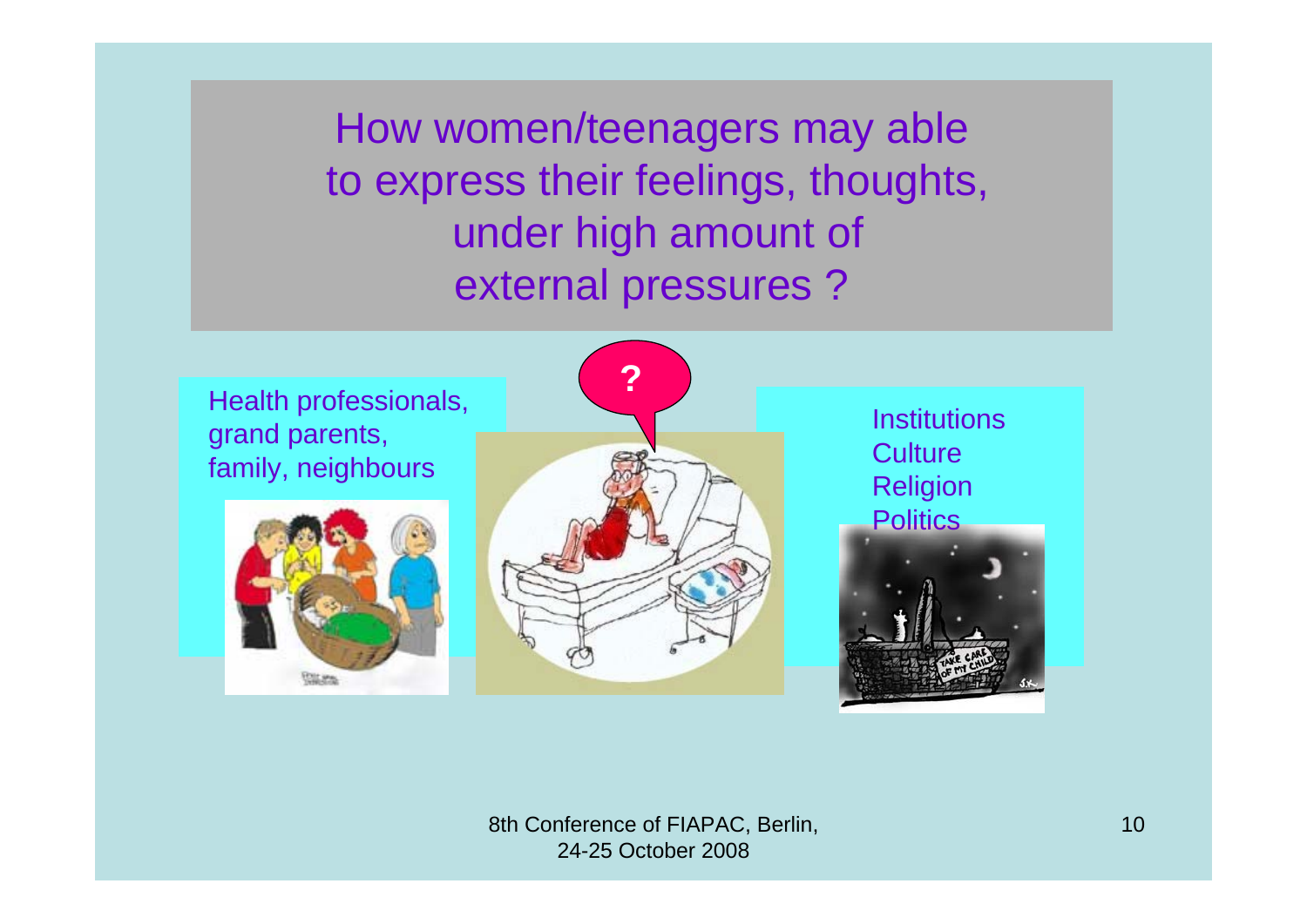### Is it possible to reduce/prevent negative outcomes?

-To detect denied, concealed pregnancies from the 2nd trimester

-To offer a follow up with a multidisciplinary team: social worker, midwifes, psychologist/psychiatrist, juridical counselling)

-To help them to speak out their negative thoughts before the birth.

- To plan and book the delivery time

*One of the answer may be to train healthcare professionals for recognizing and detecting unwanted motherhood at the 3rd trimester may be the best prevention for negative outcomes*